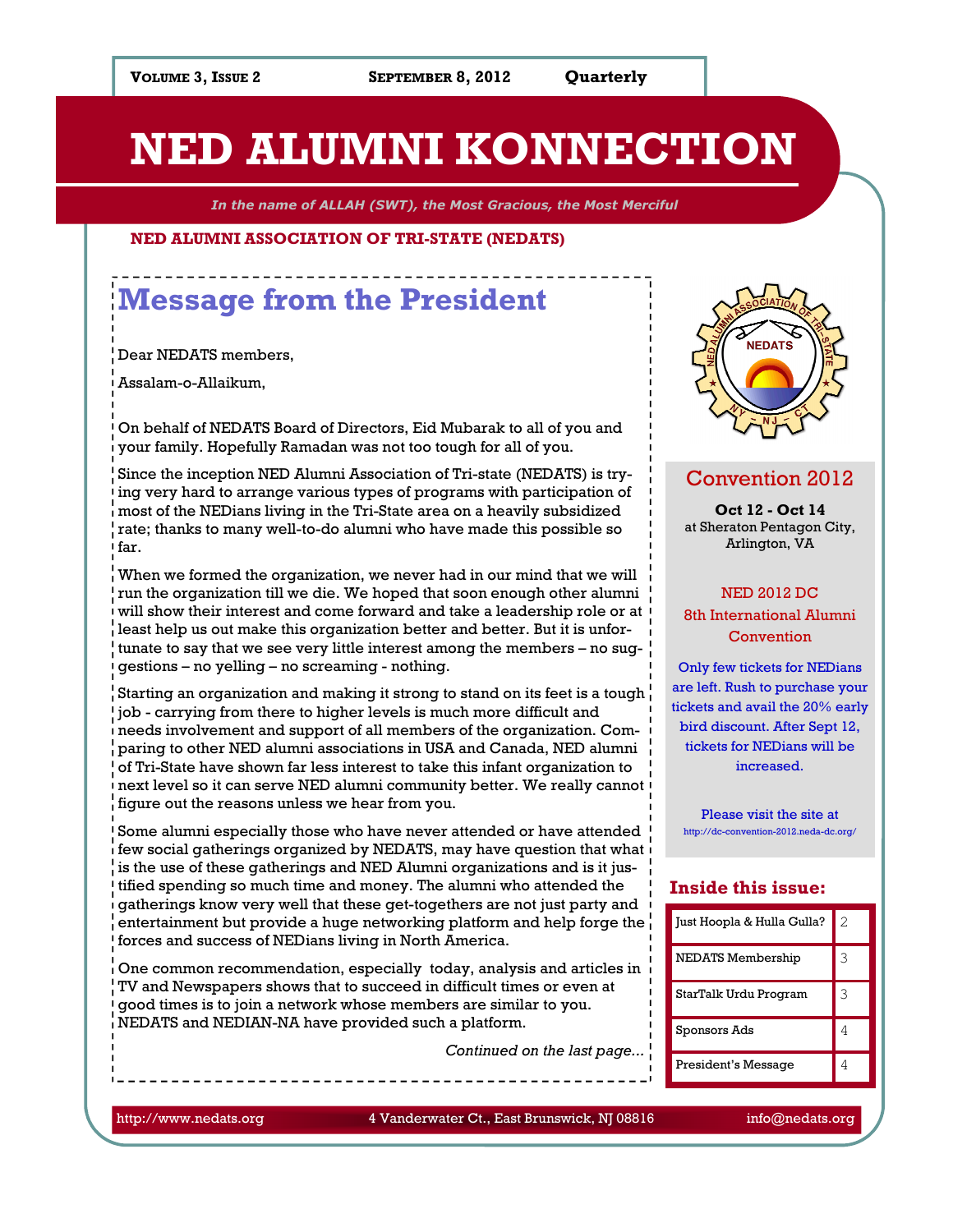### NED ALUMNI KONNECTION

Page 2

# Just Hoopla and Hulla Gulla……? By Amir Ullslam

The phone rang. The caller identified himself as Fahim, a class mate from NED. He had found out that I was in Dubai and wanted to know if I needed any assistance. The genuineness and sincerity came through loud and clear even on an ethereal connection. He lived about an hour away from Dubai and asked if there was a convenient time for us to meet. Given that it was my last day in Dubai, my schedule allowed a very small window. Needless to say, he not only showed up at the appointed time but brought along Manzoor, another of our class fellows, with him. The important thing was that I had not seen Fahim in almost 26 years! This might be surprising and sound strange to a lot of non-NEDians that someone would seek out an old class fellow from a quarter of a century past and take out the time to drive for two hours and go spend an hour with him. However, none of the trio was surprised or shocked because see that is how we NEDians are and such is the bond between us.

We spent the next hour just as twenty six years ago. That the venue was a Starbucks and not the NED canteen was the only difference. We picked up exactly form where we had left off. There was no lost familiarity, strange formality or awkward silences. It was just as if we met regularly.

They say that the depth of your connection to your past determines your grasp on the present and enlightenment into the future. By this standard, we NEDians are probably the most well-grounded and clairvoyant group out there.

We spent some of the best years of our life in the corridors of NED and those memories are part of the bedrock of who we are. Our association with NED defines and shapes us in many ways not just professionally but also who we are as a person. We spent some of our most formative and impressionable years in that campus. The imprint of NED on our makeup is indelible.

My belief in all this was mostly at a cerebral level. However, the past few years have transformed this cerebral belief into a conviction. The credit for this goes to the recent increase in the activities by the alumni and the yearly conventions. Each of these gatherings rekindles the memories and makes them more vivid and vibrant. Each meeting removes another layer of dust that the winds of time have blown on to the images from those years. You leave every event with a fresher mind and a rejuvenated heart.

Why are these events so powerful and such a delight to attend? In Chicago, a bunch of old friends on wooden benches talking the entire night away. Again in Chicago, a herd of "middle aged youngsters" dancing wildly to songs that were decades old. In New Jersey, a hotel room with a gang of Mechies cursing like drunken sailors, laughing like banshees and going wild on a guitar. All this from people who are deemed serious, somber and seasoned professionals and buisnessmen. Yet inside they are all still children; fun loving, warm and lively. These conventions are time tunnels that take us back to where we wish to be the most.

Occasionally I do hear from some paisans that these events are just hulla gulla and all hoopla. May be it is and may be it is a lot more. Like many things in life these events are just like buffets. Your impression of them will be a function of the dish/es that you picked. At the 2011 convention in New Jersey, my children attended the event and had a great time. The raison d'etre to me was when one of them very innocently asked why do all your friends look so happy?

I do not want to risk de-emphasizing the practical and professional benefits of these reunions because they are numerous and significant. We meet people who share a common heritage and values. We learn from and rejoice in their successes. It motivates us to do even better and expands the boundaries of our imagination as to what we can achieve. Many NEDians have done wonderful things and achieved tremendous successes in their fields. Were it not for these conventions, we would probably never find out about those and devoid us and our children the opportunity to broaden what we deem to be the realm of possibility.

Attendees at these events are all engineers and fellow professionals. I have seen tremendous networking and opportunities for professional advancement at these events. Many people benefit greatly from meeting fellow professionals and learning about different ideas and opportunities.

On a very personal level, I find these events to be a great platform to introduce our children to people who share our culture, our values and our ethos. It gives the next generation a sense of belonging and makes them feel proud of their heritage. This sense of belonging in itself is sufficient enough reason for these events.

Even if these events were just superficial feel good exercises, which they definitely are not, what is the harm? Not everything in life needs to have a serious purpose and a constructive agenda. Life is otherwise too short and stressful to not be interrupted and punctuated, at least occasionally, with respites of lighthearted fun and frivolity.

Aye dost kisee humdum e dareena ka milna

Behter hey mulaqat e Maseeha o Khizar sey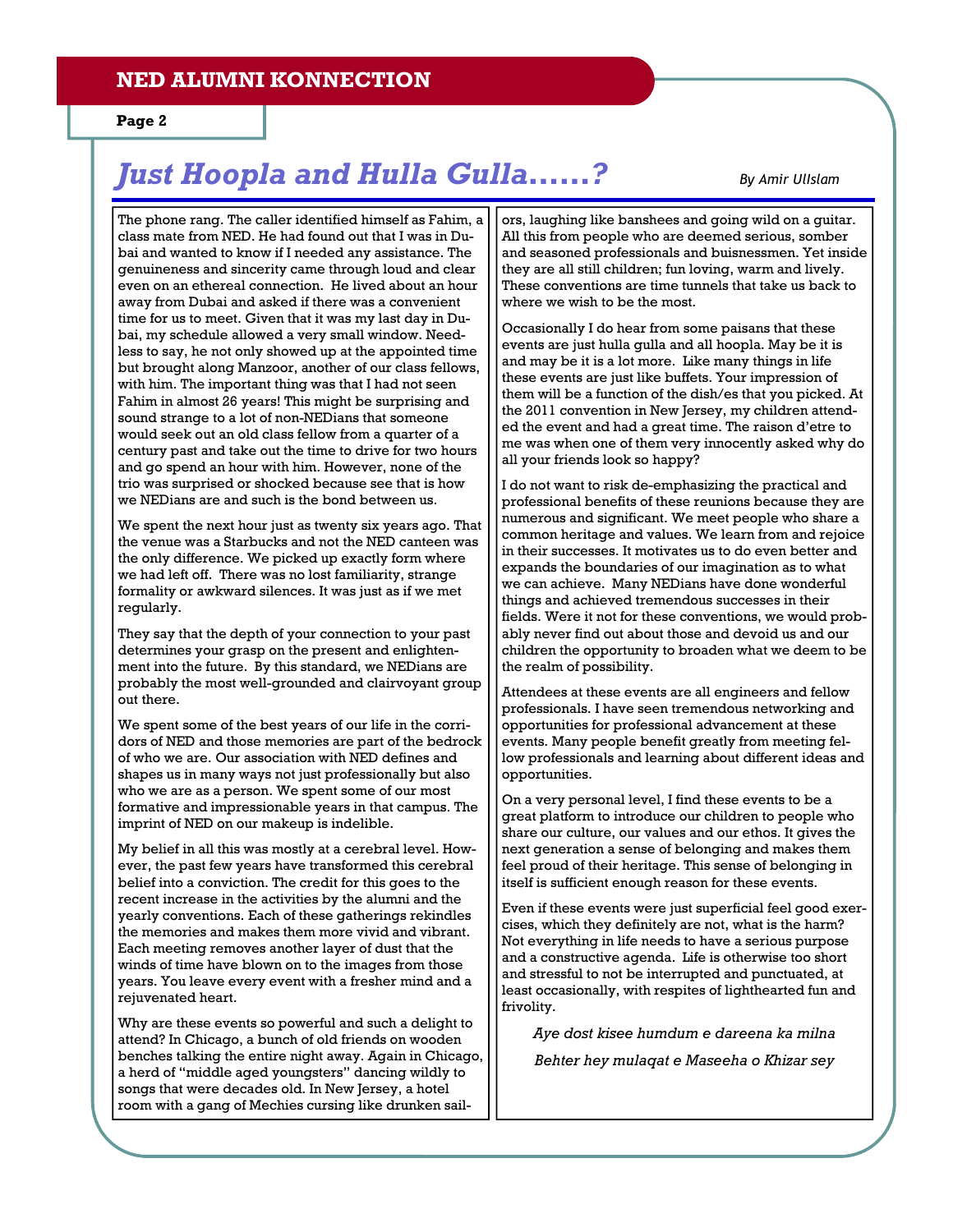### VOLUME 3, ISSUE 2

Page 3

### NEDATS Membership

We are revising NEDATS membership from January 2013. NEDATS will offer various types of memberships. All these memberships will be governed per the requirements given by the NEDATS By-Laws.

#### Basic Membership – Free

- ♦ Lifetime Membership as long as living in NEDATS defined area
- Automatic Membership of NEDIAN-NA
- Login Access to NEDATS website
- Receive invitation for all NEDATS events
- Receive NEDATS newsletter & other communications
- Part of NEDATS online directory for other NE-Dians to connect with you

#### Annual Membership – Paid Membership

|             | Individual | <u>Family</u>                          |
|-------------|------------|----------------------------------------|
| One Year    | \$25       | \$40                                   |
| Two Years   | \$45       | \$70                                   |
| Three Years | \$60       | \$90                                   |
|             |            | *Family moans both spouses are NFDians |

\*Family means both spouses are NEDians

- ♦ All Benefits of Basic Membership
- Right to vote
- Right to run for NEDATS office
- ♦ Part of NEDATS General Body
- Discounts at NEDATS Programs
- Discounts at various commercial outfits (under work)
- Increase chances during selection for NEDATS Scholarship

#### Corporate Membership

Silver Membership - \$500/year

- Includes one family membership
- Company logo & name with link to its website on NEDATS website
- Mention of Company name in NEDATS Newsletter

Gold Membership - \$1,000/year

- All Benefits of Silver Membership
- Mention of Company name during NEDATS events

A degree/diploma from NED Engineering College/NED University of Engineering & Technology, Karachi is a must for the membership of NEDATS. In addition the individual must be a legal resident of either New York or New Jersey or Connecticut State.

Alumni and individuals who do not fulfill one but not both the criteria above can request for associate membership (see NEDATS By-Laws, Article X for details).

# STARTALK URDU PROGRAM

The Startalk Urdu Program at Kean University was designed for high school/early college level heritage language students who wish to gain higher levels of language proficiency through meaningful study of Urdu in real world context.

Urdu heritage language students from Startalk Program at Kean University, New Jersey and native students from Saint Anthony's High School, Lahore, Pakistan participated in a Global Project-Based Learning experience which focuses on the use of Urdu to gain knowledge about and address the issue of Education Equity, a UN Millennium Goal, as the context for developing linguistic, cultural and global competencies. Students engaged in daily crosscultural interactions using videoconferencing and other Web-based technologies to gain knowledge about the issue from a variety of sources, including presentations



made by invited speakers.

They analyzed, synthesized and weighed information by taking into account Pakistani and American perspectives. The final project task was to provide an overview of the issue based on research conducted during the project and to then propose possible solutions in a panel presentation with students in Pakistan. The student panel presentation took place on August 23, 2012 during graduation ceremony and second session occurred on August 25, 2012 for a public audience through a live broadcast at EBC radio. At that time, students unveiled the Education Equity Advocacy Website created to showcase the project.

Additional information can be obtained on the following websites at:

- ♦ Startalk website http://startalk.umd.edu/
- ♦ Startalk Hindi-Urdu Program at Kean University https://sites.google.com/a/kean.edu/startalk